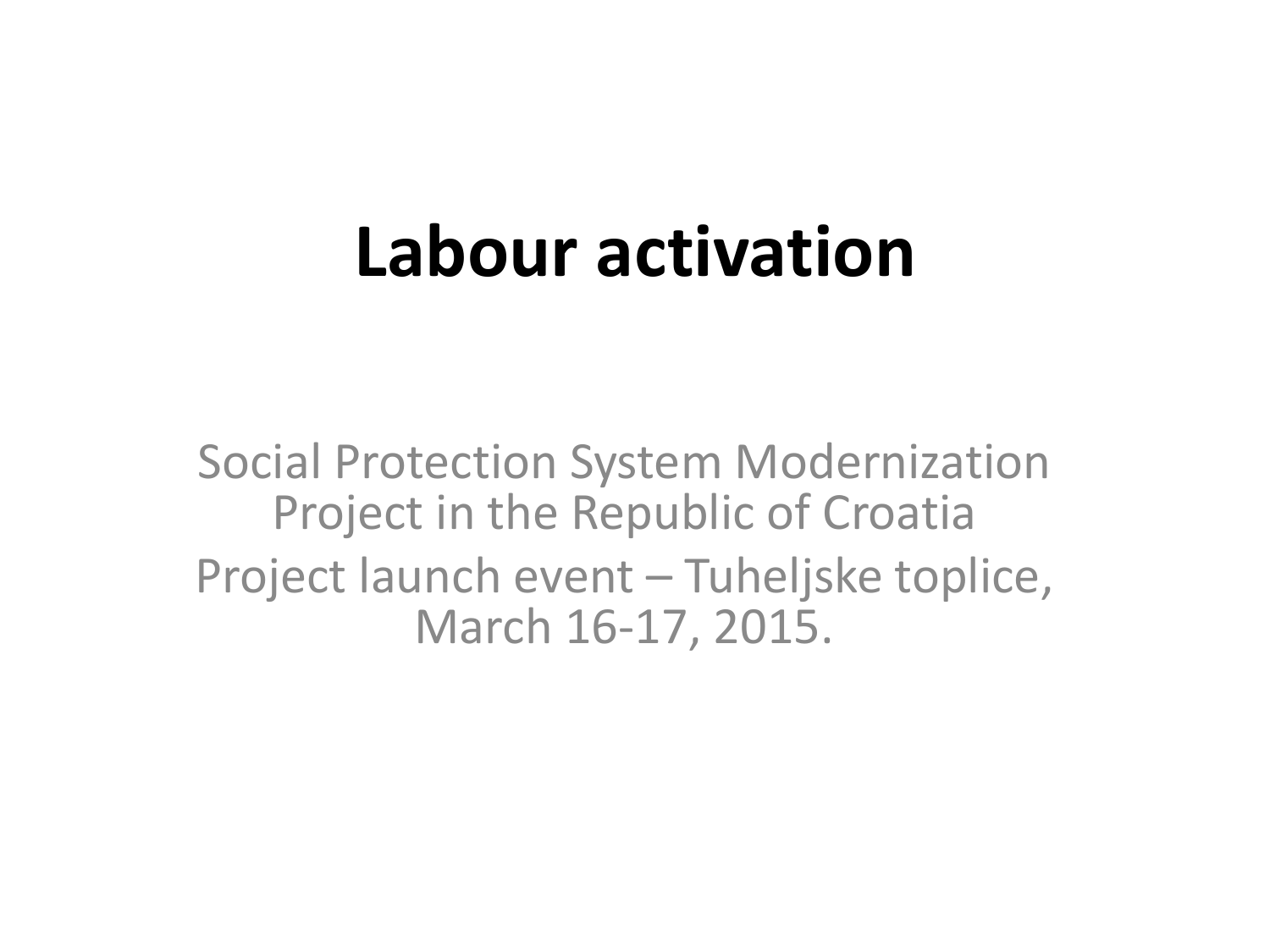# **Labour activity**

- Key source of autonomous existence for individuals and their families
- Basis of social development and well-being
- $\rightarrow$  Focus on high employment rate (and quality) in EU targets and guidelines (Lisbon, Europe 2020…)
- Labour activity as a continuum:

| <b>Employed</b>   | <b>Stably employed</b>                       |  |
|-------------------|----------------------------------------------|--|
|                   | <b>Precariously employed</b>                 |  |
| <b>Unemployed</b> | Employable unemployed                        |  |
|                   | Less employable unemployed                   |  |
| <b>Inactive</b>   | Discouraged unemployed                       |  |
|                   | Inactive labour                              |  |
|                   | Inactive labour for whom work<br>doesn't pay |  |

Labour market distance Labour market distance

% to be inserted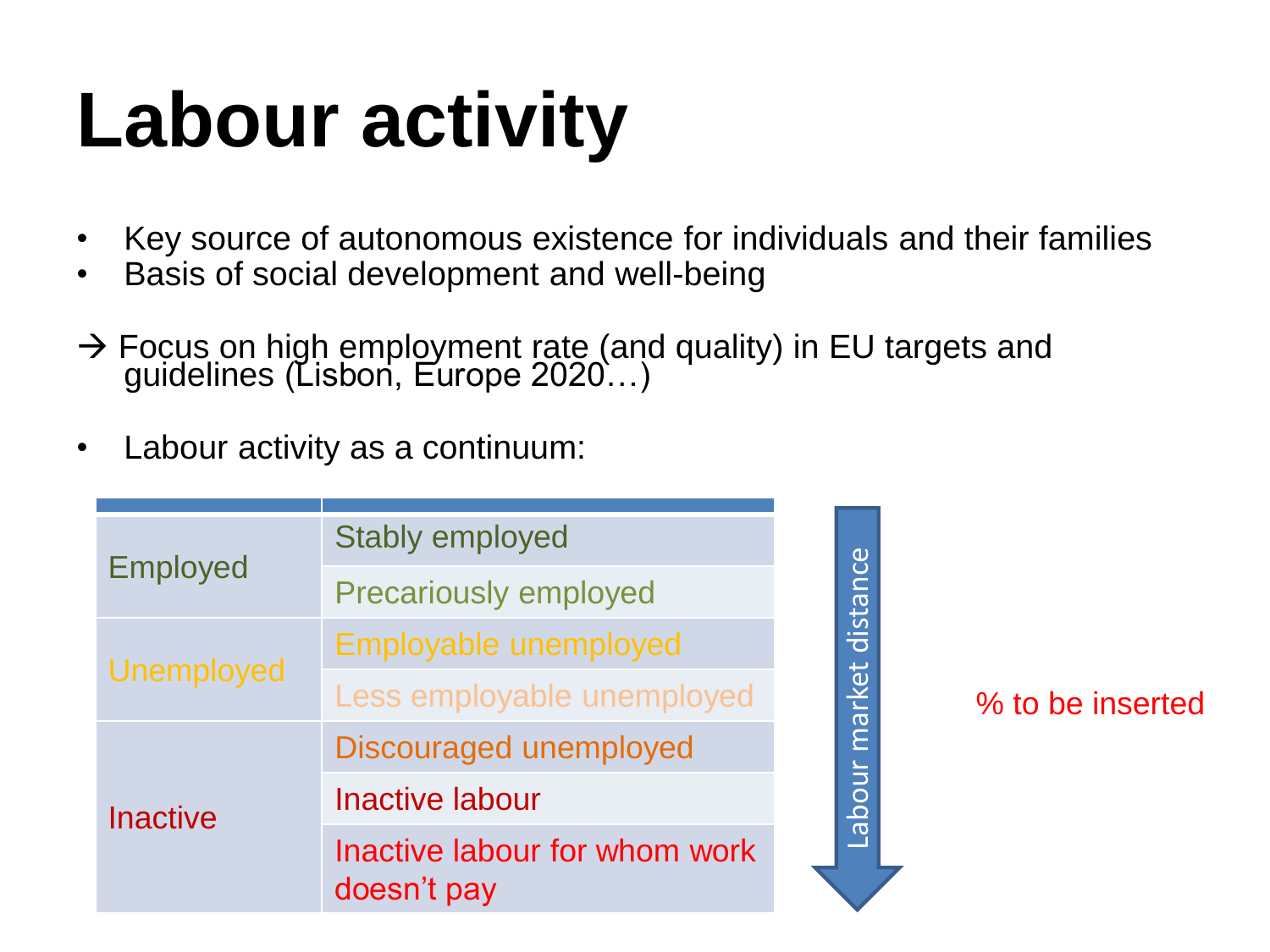# **Activating**

• Reinforcing links b/w individuals and labour market

| <b>Employed</b> | <b>Stably employed</b>                    |  |
|-----------------|-------------------------------------------|--|
|                 | <b>Precariously employed</b>              |  |
| Unepmloyed      | Employeble unemployed                     |  |
|                 | Less employable employed                  |  |
| <b>Inactive</b> | <b>Discouraged unemployed</b>             |  |
|                 | <b>Inactive labour</b>                    |  |
|                 | Inactive labour for whom work doesn't pay |  |

- All activities pushing people to higher activity levels (inactive to unemployed, less employed to higher employability, and unemployed to the best possible employment quality)
- Active employment policies are just one of the activation measures, limited only to certain groups (costly and lengthy therapy, requires targeting)
- Passive measures, entitlements, benefits and contributions should also be activation-oriented to avoid the inactivity and unemployment trap (*making work pay*)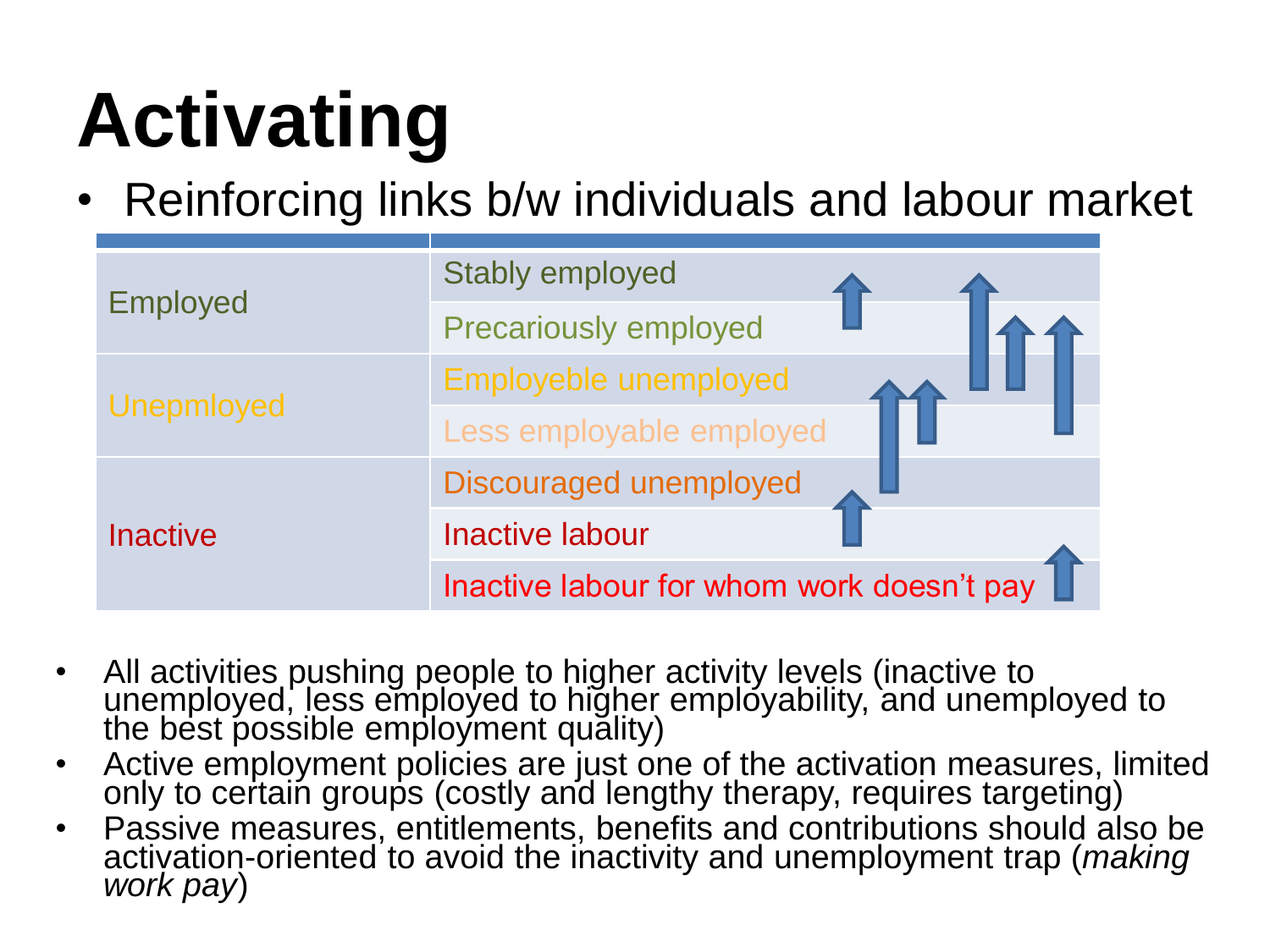# **Profiling as an activation tool**

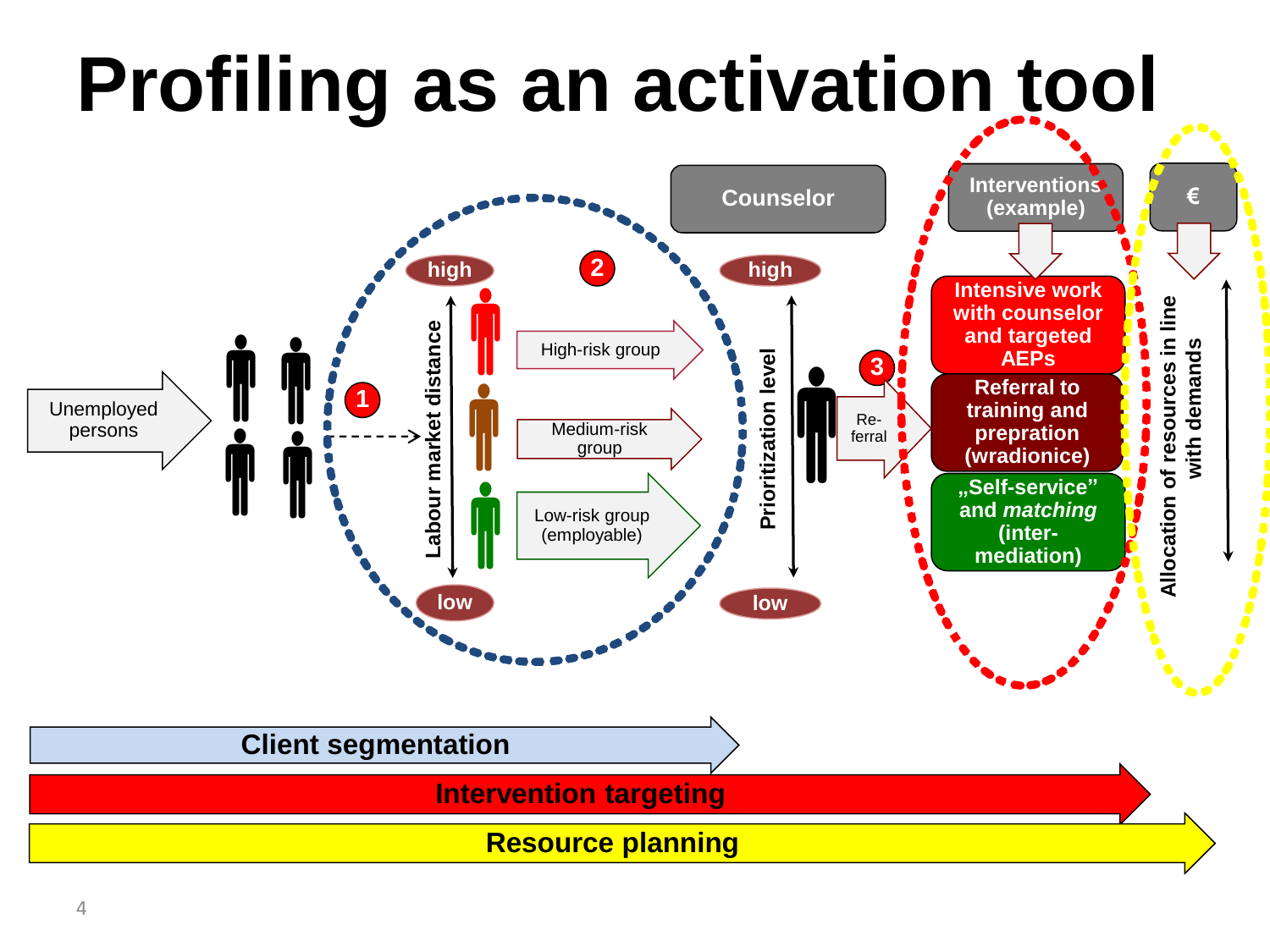# **Profiling as an activation tool for**

## **the unemployed**

- A tool for triage/**diagnostics** in the business process for client segmentation given the risk of longer-term unemployment
- Allows **targeting**, i.e. activity planning, making professional plans and including individuals in appropriate programmes based on diagnoses
- Improves **allocation of resources** (human, financial) towards groups for which they are effective
- Enhances **intermediation** through more efficient *matching* based on data and appropriate candidates

*…profiling aimed at activation is also applicable in the social welfare system, preferably when integrated with the employment system (a basis already exists in form of data exchange)*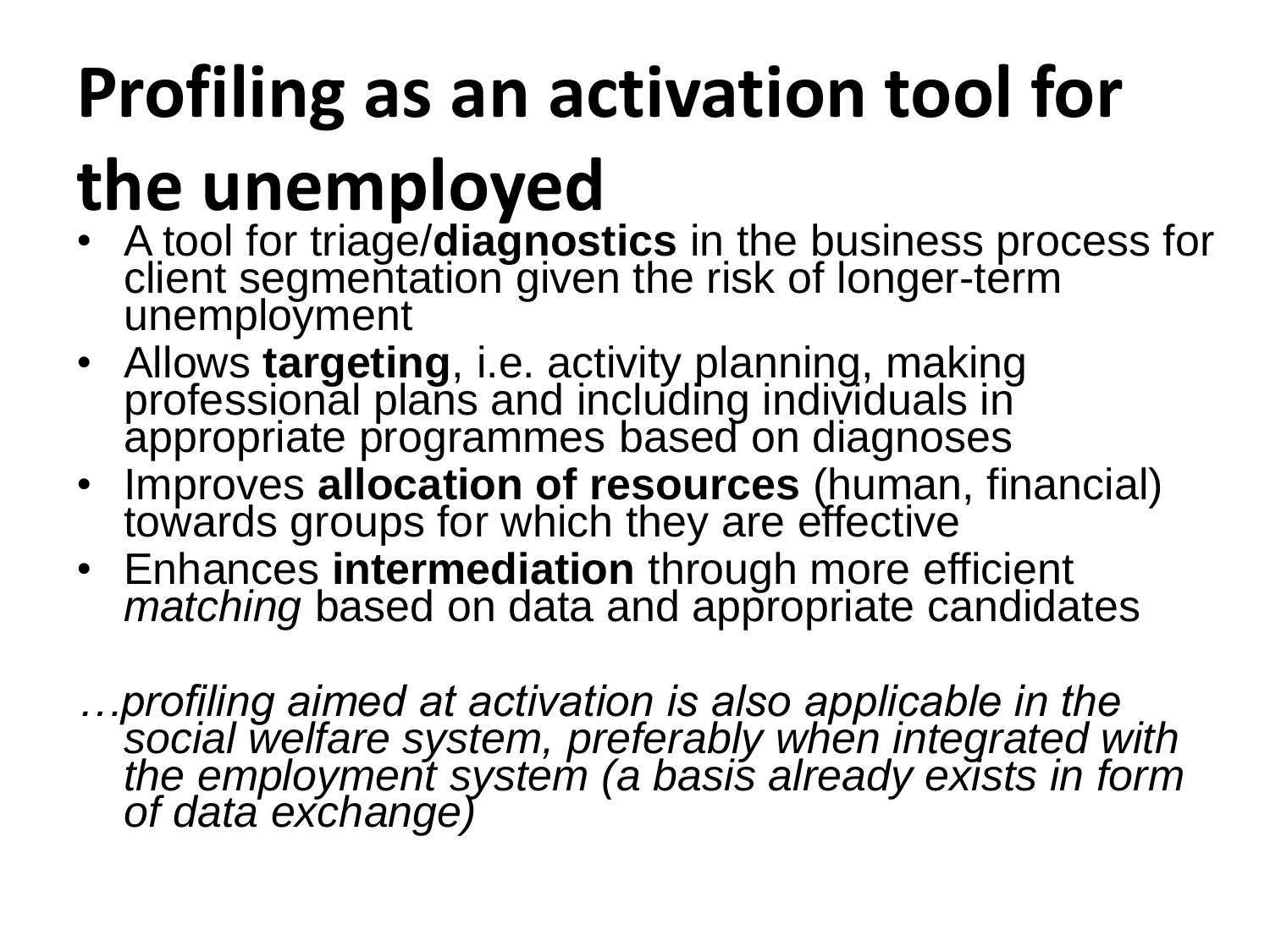### **Multiple profiling methods**

+Examples employability To be inserted

• Without profiling: *all beneficiaries have equal access to all interventions and services.* 

Through **rules**:

- **Demographic** segmentation: *Interventions or services available only to those belonging to specific groups (youth, senior citizens, women, without education…)*
- Segmentation by **duration**: *Interventions and services available only upon the expiry of a specific period (e.g. 12 months, long-term unemployed)*

Based on **data**:

- Segmentation given a **predictive statistical model**, a combination of facts immediately identifying an individual as risk-exposed.
	- Data-assisted (Sweden, Netherlands, Denmark, Finland)
	- Exclusively model-based (Ireland, U.S., Australia, Canada, Switzerland)

#### Based on assessment by **counselors**:

- With or without using **psychometric** assessment techniques (behaviour, attitudes, competencies)
- *HZZ (Croatian Employment Bureau) introduced counselor assessment-based profiling in 2002 (2 categories, revised to 4 categories in 2011), using demographic and duration criteria for allocations to AEPs*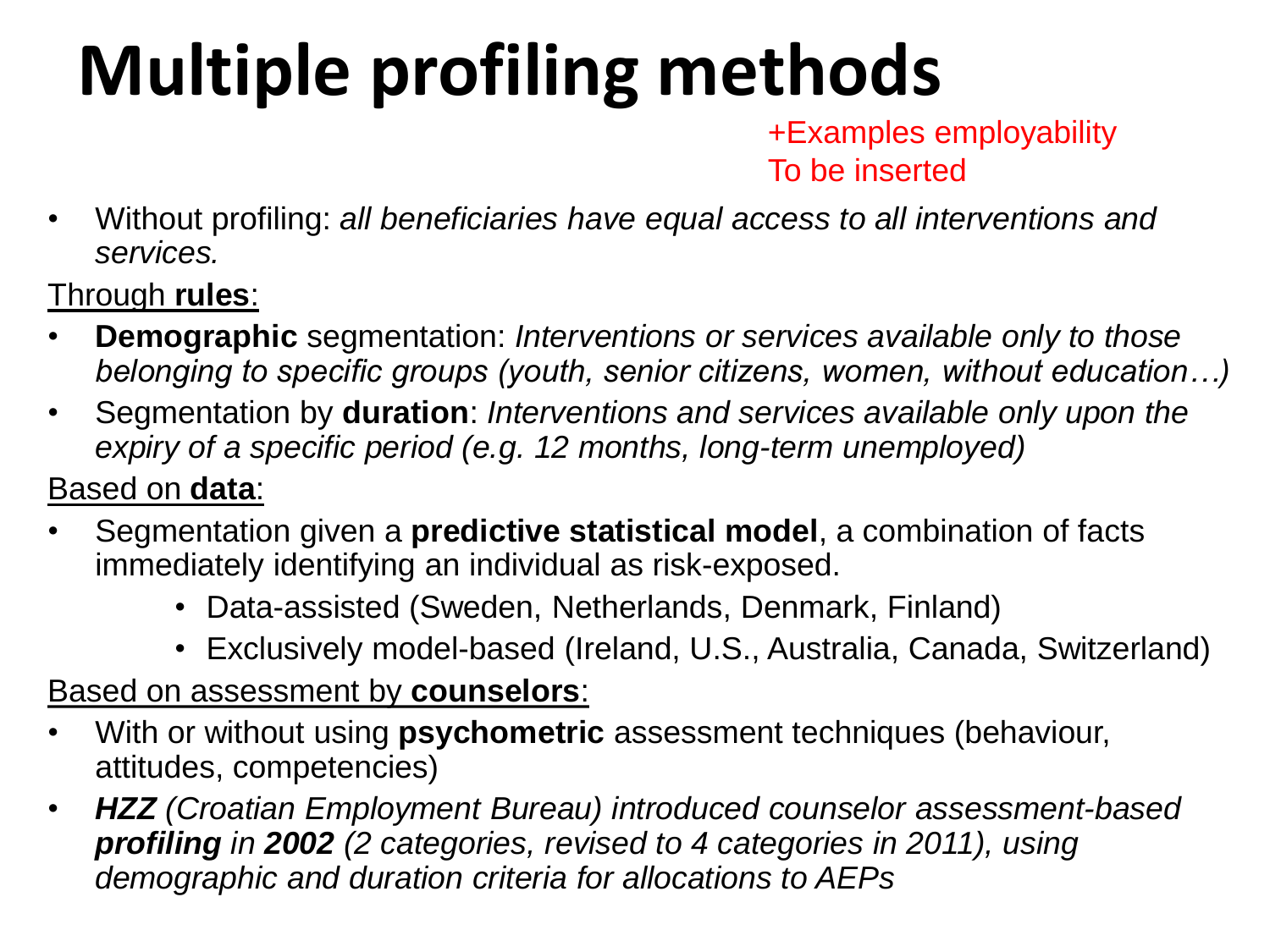### **Project background**

- As part of the comprehensive reform of Croatia's social welfare system, it was recognized that it would be important to introduce new measures to prevent the risk of able-bodied persons in the social welfare system (especially GMB)  $\rightarrow$ timely and effective activation
- The Croatian Employment Bureau was identified as an institution which could, by improving its business processes, increase the capacity to activate people at the greatest risk of long-term unemployment and, thus, also reduce pressure on the social welfare system.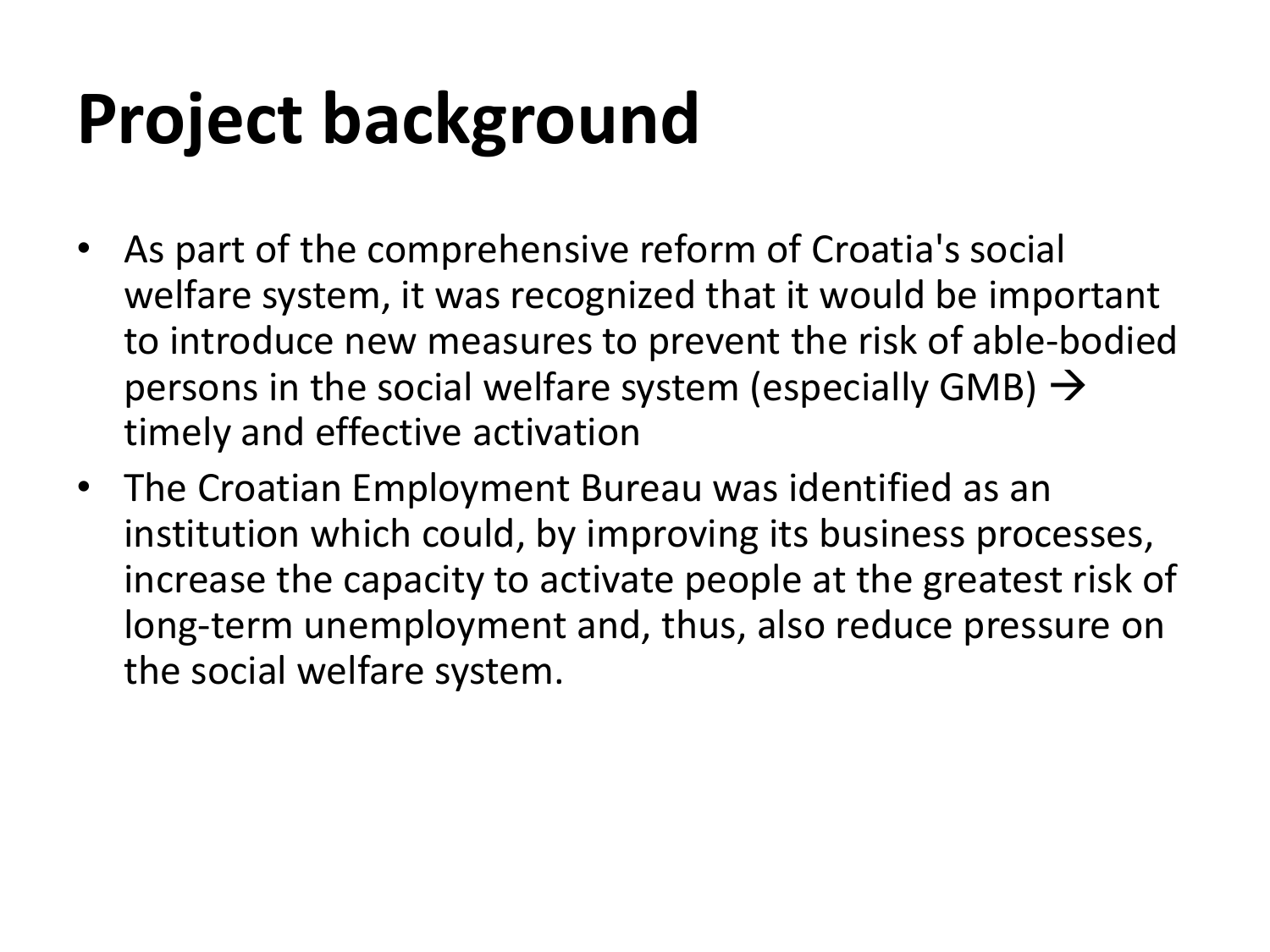### **Statistically assisted profiling (SAP)**

- Statistically assisted profiling (SAP) is a tool designed to support activation and counseling efforts made by employment services.
- SAP uses the existing historical unemployment data on individuals, as well as other relevant background variables (e.g. age, education, occupation, work experience, etc.) in order to assess the risk of entering long-term unemployment.
- *The model looks for ample and valid information on the track-record of unemployed persons (socio-demographic, work experience, previous unemployment). Such micro-data can be extracted from the HZZ's records for the past 11 years. More than 2,000,000 unemployment episodes starting from 2008.*
- The key outcome of such a model is to have persons properly classified in different groups by the risk of long-term unemployment or exit from registers, i.e. by distance from the labour market.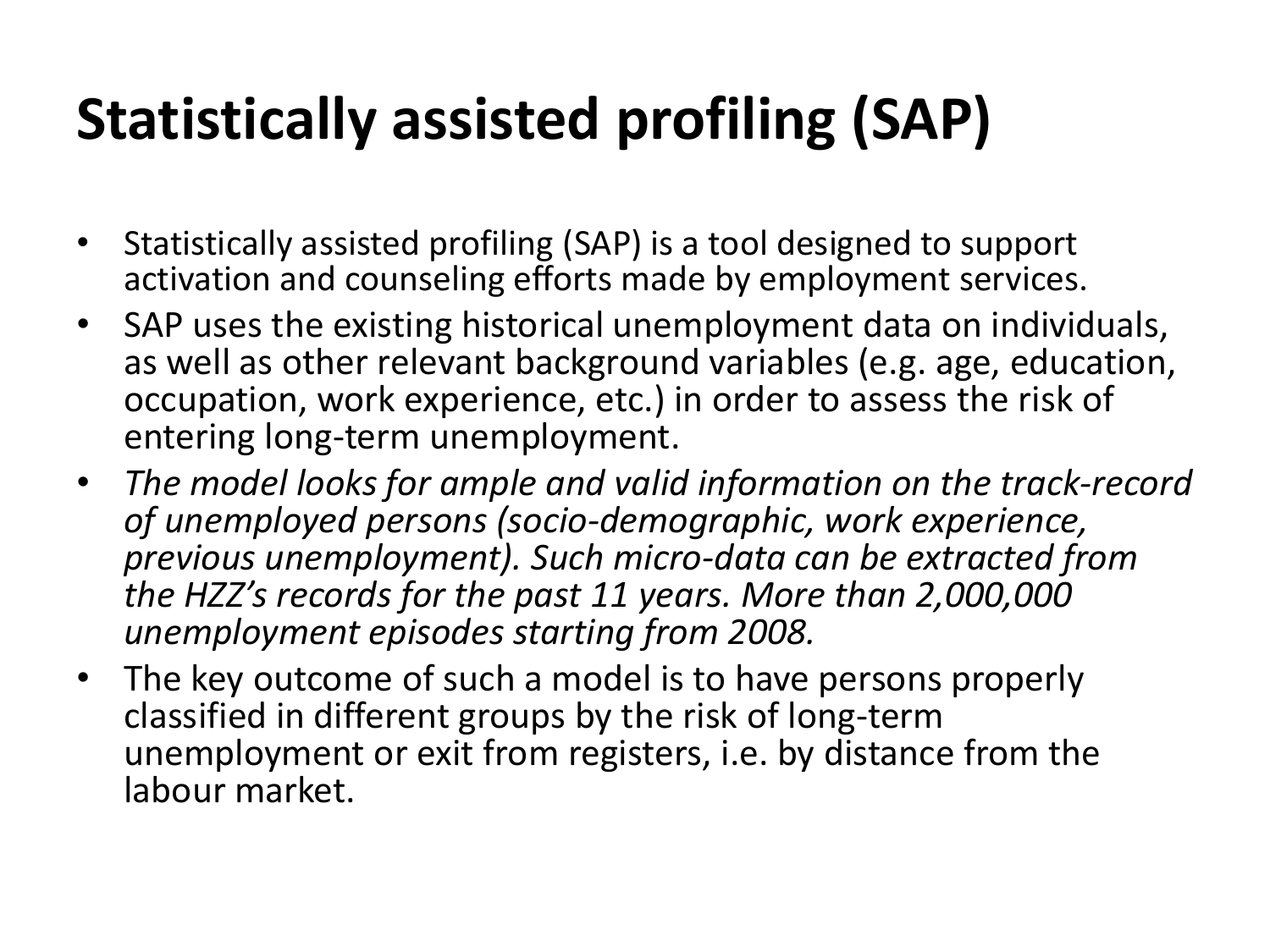### **Benefits of using SAP**

- SAP allows early interventions aimed at persons from the highest-risk group to avoid further deterioration of their skills.
- With a very high client-to-counselor ratio, such as that faced by the HZZ, it is difficult to ensure equally generous interventions for all registered unemployed persons.
- To this effect, SAP helps by grouping individuals more precisely and releasing scarce resources for work with the most vulnerable groups.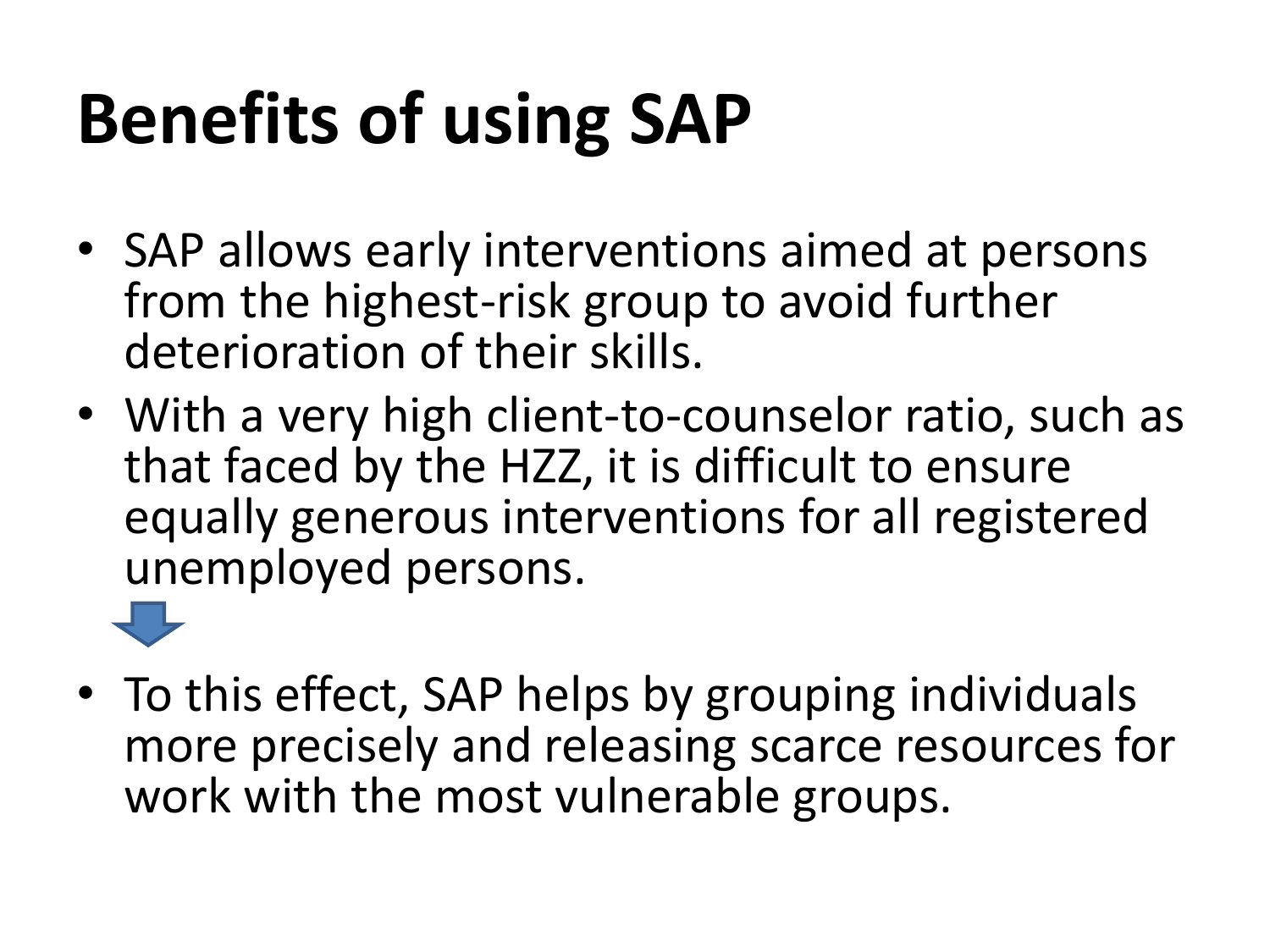| <b>Challenges faced by HZZ</b>                                                                                                                                              | How can SAP be of help?                                                                                                                                                                                                                  |
|-----------------------------------------------------------------------------------------------------------------------------------------------------------------------------|------------------------------------------------------------------------------------------------------------------------------------------------------------------------------------------------------------------------------------------|
| Clients are usually included in programmes<br>when it is too late (6 or 12 months after their<br>registration)                                                              | Clients at high risk become entitled to early<br>intervention (to prevent them from falling into<br>long-term unemployment)                                                                                                              |
| High workload of counselors (700 to 1200<br>clients per counselor)                                                                                                          | Guiding and setting priorities for the work of<br>counselors through a very simple tool.                                                                                                                                                 |
| Active employment policy measures<br>are<br>allocated on a "fist-come, first-served" basis,<br>based on group profiling (risk: running out of<br>resources during the year) | Preserving resources during the year for the<br>most vulnerable groups of unemployed<br>persons.                                                                                                                                         |
| Focus on group risk (youth, disabled persons,<br>senior citizens, etc.)                                                                                                     | It objectively prioritizes unemployed persons<br>depending on the identified risk of falling into<br>long-term unemployment (prevents resources<br>from being spent on persons who belong to a<br>particular group, but are not at risk) |
| Different counselors may apply criteria in<br>different ways (subjective assessment).                                                                                       | SAP is objective and relies on equal variables.                                                                                                                                                                                          |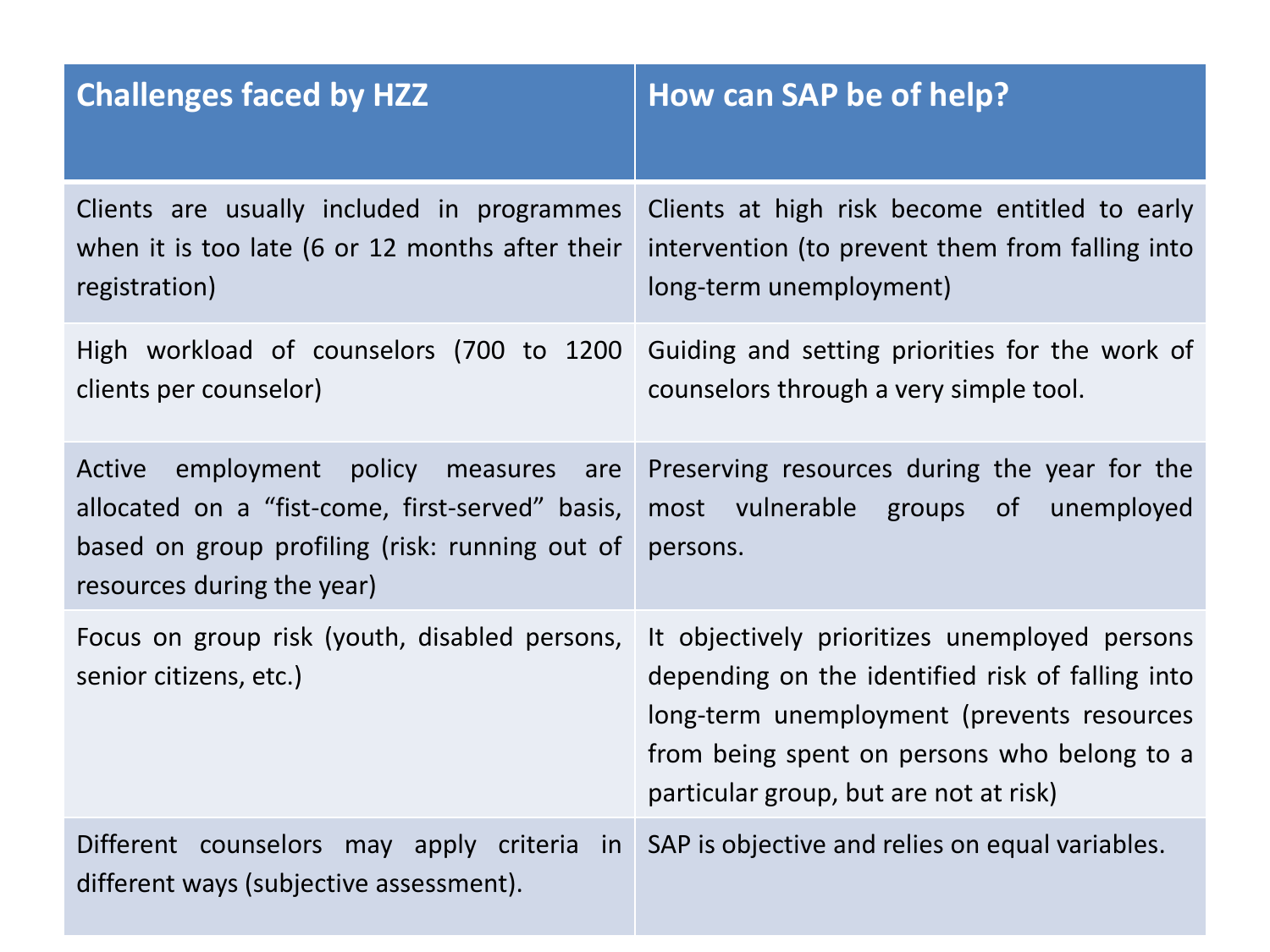#### **Different ways of applying SAP-a: Ireland**

| <b>Contract on the Contract of Contract on the Contract of Contract on the Contract of Contract on the Contract o</b> |                                                        |                                                        |                                                        |                                                     |  |  |
|-----------------------------------------------------------------------------------------------------------------------|--------------------------------------------------------|--------------------------------------------------------|--------------------------------------------------------|-----------------------------------------------------|--|--|
|                                                                                                                       | Pathways to Work                                       |                                                        |                                                        |                                                     |  |  |
|                                                                                                                       | Illustrative Engagement Process                        |                                                        |                                                        |                                                     |  |  |
| <b>Stage/Profile</b>                                                                                                  | Access/1st<br>contact                                  | $<$ 3 $mths/$<br>Low risk of<br>Long Term<br><b>UE</b> | $>3$ mths/<br>Medium risk<br>of Long Term<br><b>UE</b> | $> 12$ mths/<br><b>High risk of</b><br>Long Term UE |  |  |
| <b>Activity</b>                                                                                                       |                                                        |                                                        | ER AN<br><b>CONTROL</b>                                |                                                     |  |  |
|                                                                                                                       | Registration:<br>Employment<br>and income<br>services. | <b>Directed</b><br>self help                           | Group<br>sessions                                      | Intensive<br>$1 - 2 - 1$<br>support                 |  |  |
| Focus                                                                                                                 | Diagnose/<br>profile                                   | Job search<br>quidance                                 | Guidance on<br>options/<br>training                    | Work<br>placement/<br>experience                    |  |  |
| <b>Outcomes</b>                                                                                                       |                                                        | Employment                                             | Referral to<br>Personal                                | Immediate<br><b>Needs</b>                           |  |  |

•Clients are automatically scheduled for appointments with counselors, sooner or later, depending on the group to which they were assigned.

•Unemployed persons assessed as the most employable are not allowed to see counselors at all, but are expected to find a job on their own.

•This method allows major resource savings, but does not provide autonomy to counselors.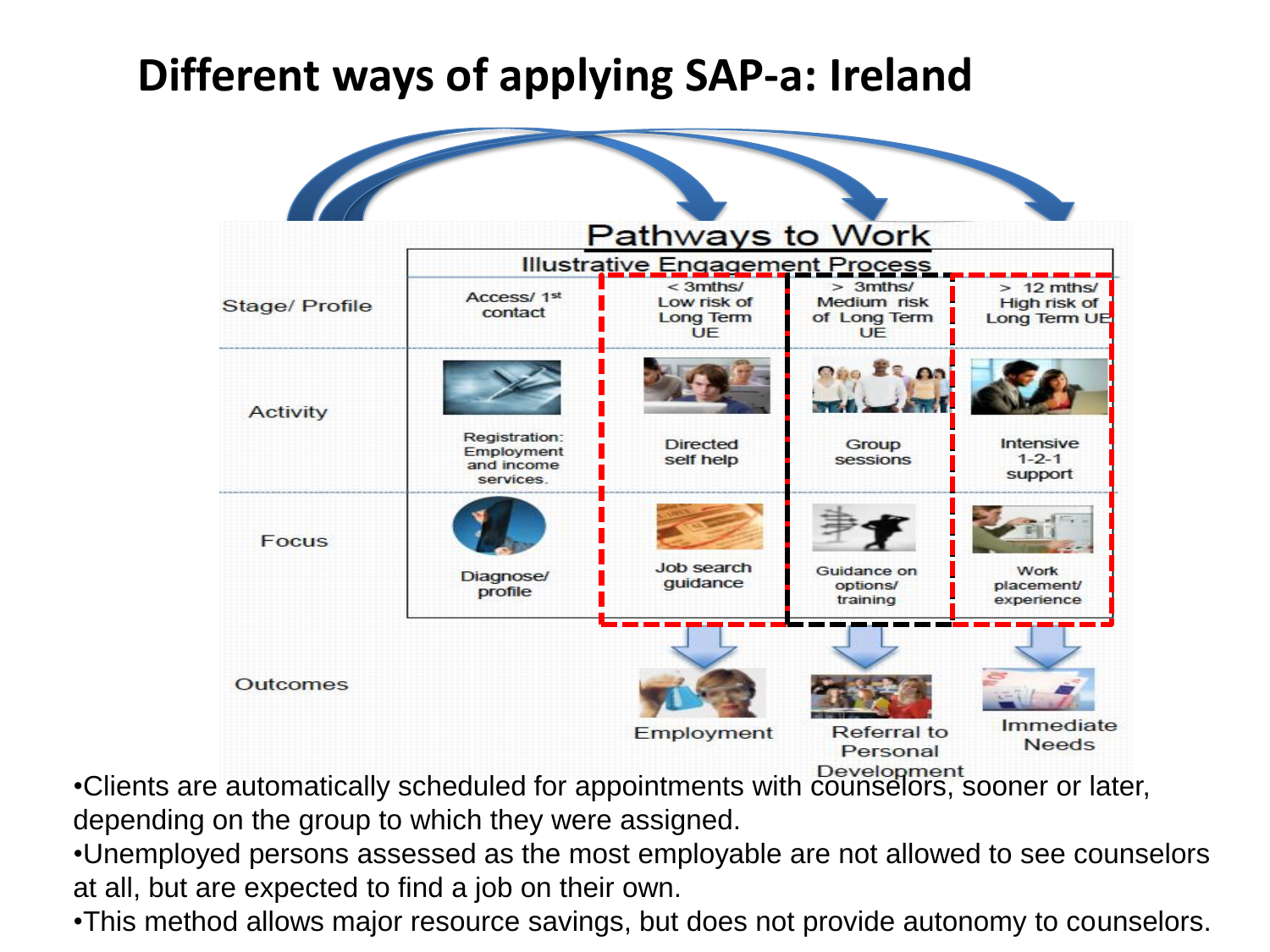### **Different ways of applying SAP: Sweden**

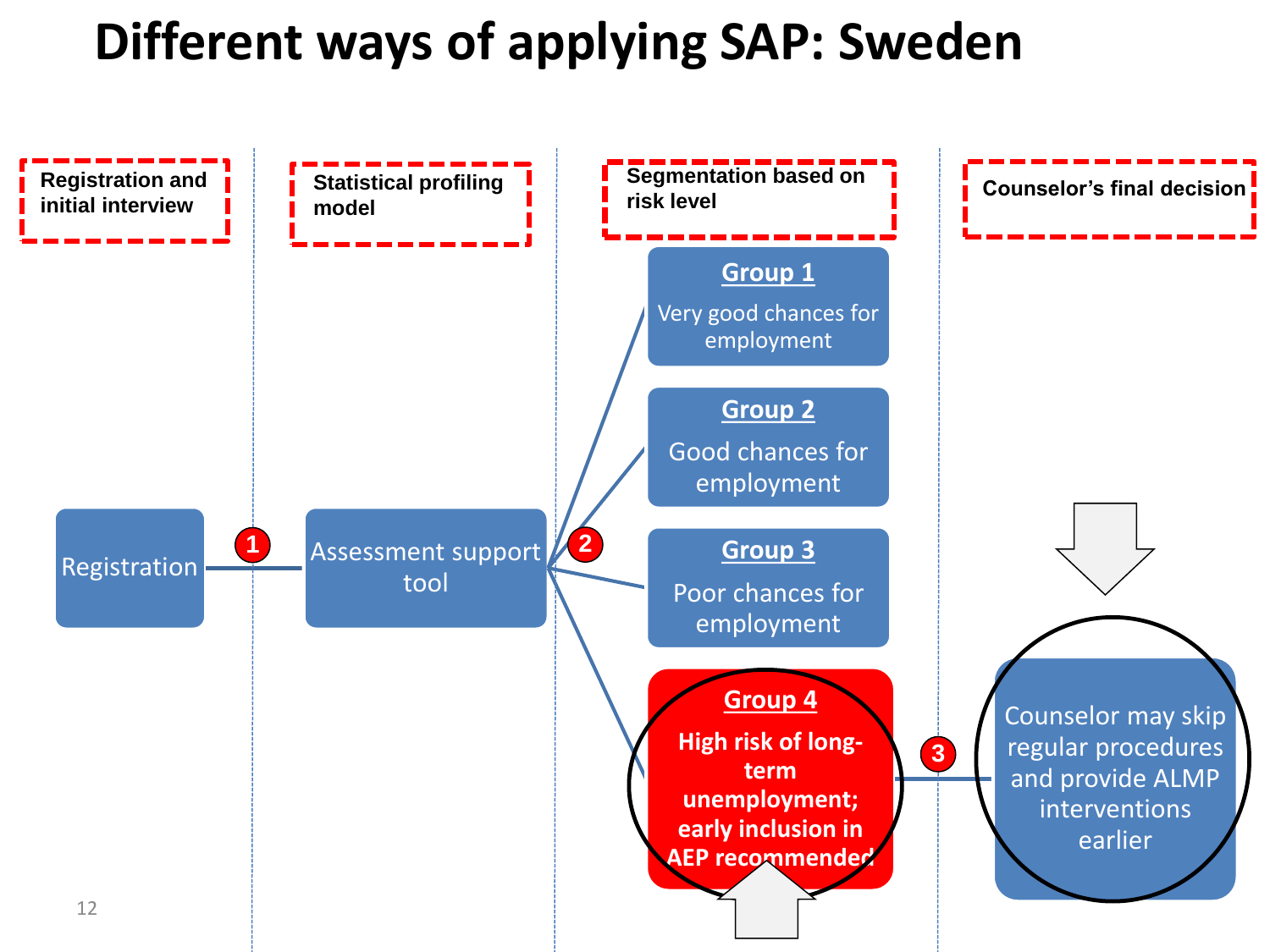## **Different ways of applying SAP**

- **Irish model**: job seekers fill in all required information during registration at info-desks (even online), which determines the "route" to which each individual is referred.
- **Swedish model**: profiling is done by counselors during counseling. More room for making choices.
- *variants applied in other EU countries (EC: often recommends profiling in SWCs)*
- Looking into the applicability of statistical profiling in the Croatian system (legal and institutional framework, existing practices) requires not only **developing a statistical model**, but also **prototyping** and **piloting** possible solutions, along with an in-depth **impact evaluation** before wider application.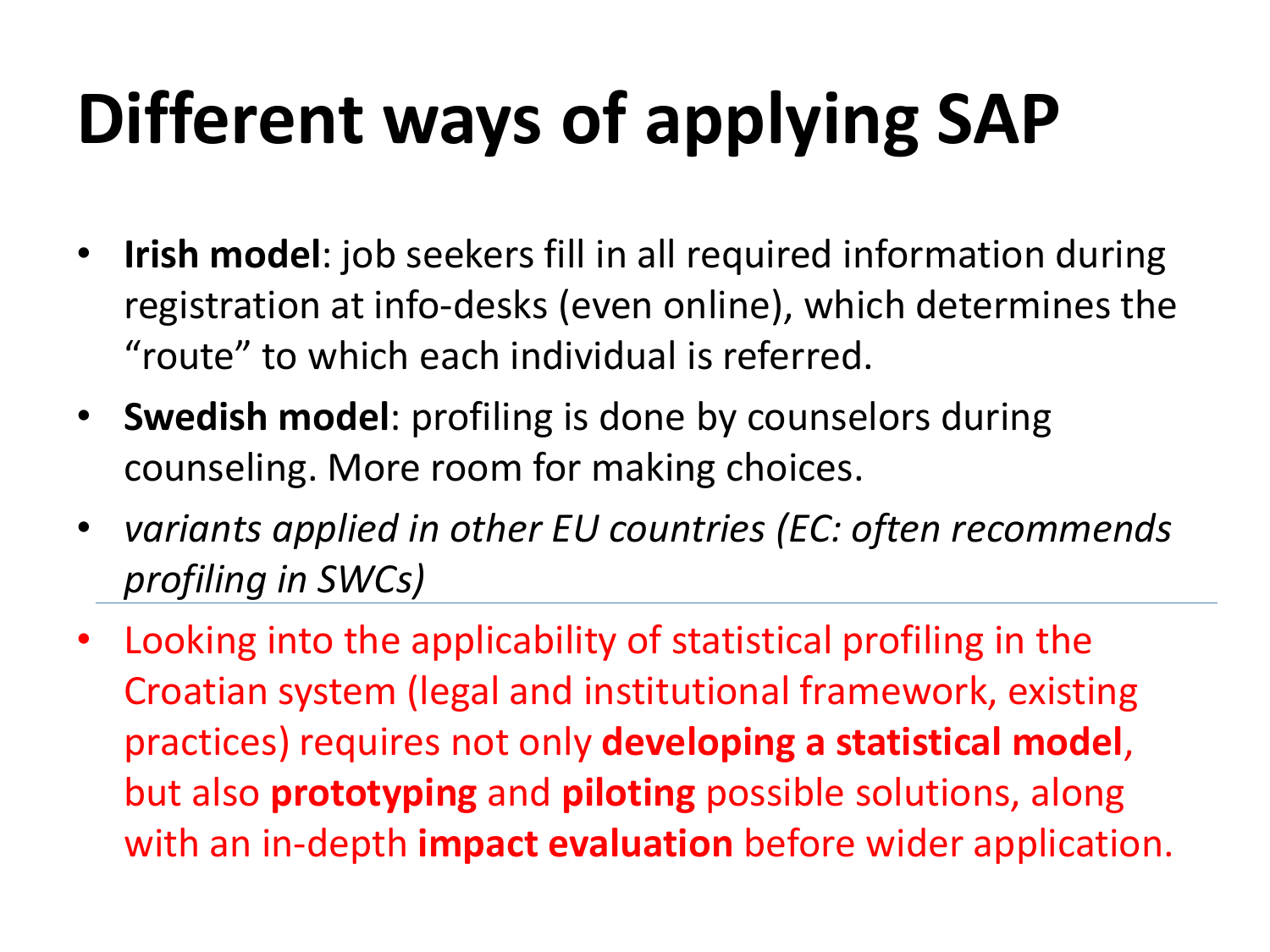### **Project activities (1)**

- **1. Developing and testing the quality of statistical model projections**  A person with good knowledge of statistics and good access to data available to HZZ will, under the supervision of an external expert with experience in this field. be responsible for translating these data into an acceptable format and assessing the risk model for falling into long-term unemployment.
- **2.** Assessing feasibility and implementation in HZZ offices Following a detailed review of HZZ business processes, a selected expert team will design operational procedures to define where and how it is possible to implement the pilot version. To this effect, they will propose **at least three possible pilot prototypes**, one of which will be chosen for implementation.
- **3.** Integrating the profiling tool into the MIS system The software solution for the assessment of clients based on a statistical model will be integrated into the HZZ's existing IT system so as to ensure simple application of pilot implementation procedures.
- **4.** Pilot preparation: training and communication Training will be organized for counselors who will use the pilot version of SAP to ensure that they know how to use and interpret SAP results. They must also know what is expected from them during pilot implementation.

#### **5. One-year pilot implementation of SAP**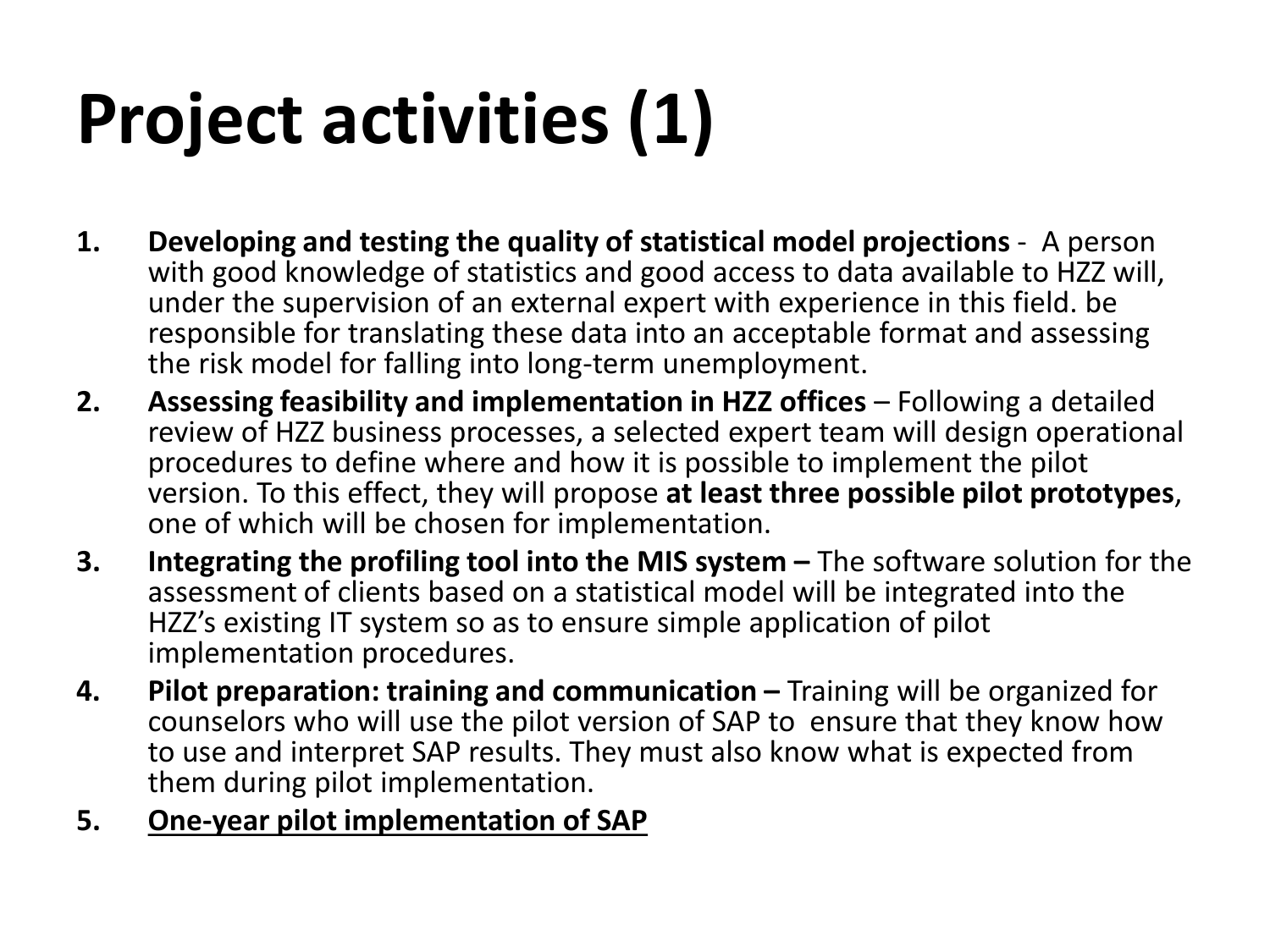## **Project activities (2)**

- **6. Evaluation of statistically assisted profiling and processes during pilot implementation –** The evaluation will show whether the application of SAP brings any added value to the counseling process or efficiency monitoring. In this context, account should be taken of the efficiency of SAP in identifying the most vulnerable groups and the efficiency of interventions that are, accordingly, applied to them.
- **7. Activation monitoring interface**  To build the HZZ's capacity to monitor the employability of different groups of unemployed persons and by enhancing the HZZ's existing IT system, an interface will be developed to monitor activation, which will measure the impact of particular indicators on employability over time.
- **8.** Revision of the profiling model and preparation for upgrades Depending on the outcomes of SAP pilot implementation (to be revealed by the evaluation of processes and effects), the experts will propose a model for upgrading SAP and integrating it in broader business processes within the HZZ.
- **9. Study visits –** In the course of the project, 4 study visits will be organized for persons involved in project implementation, who will – during each visit – spend several days in countries/institutions with experience in using SAP in order to learn from best practice examples.